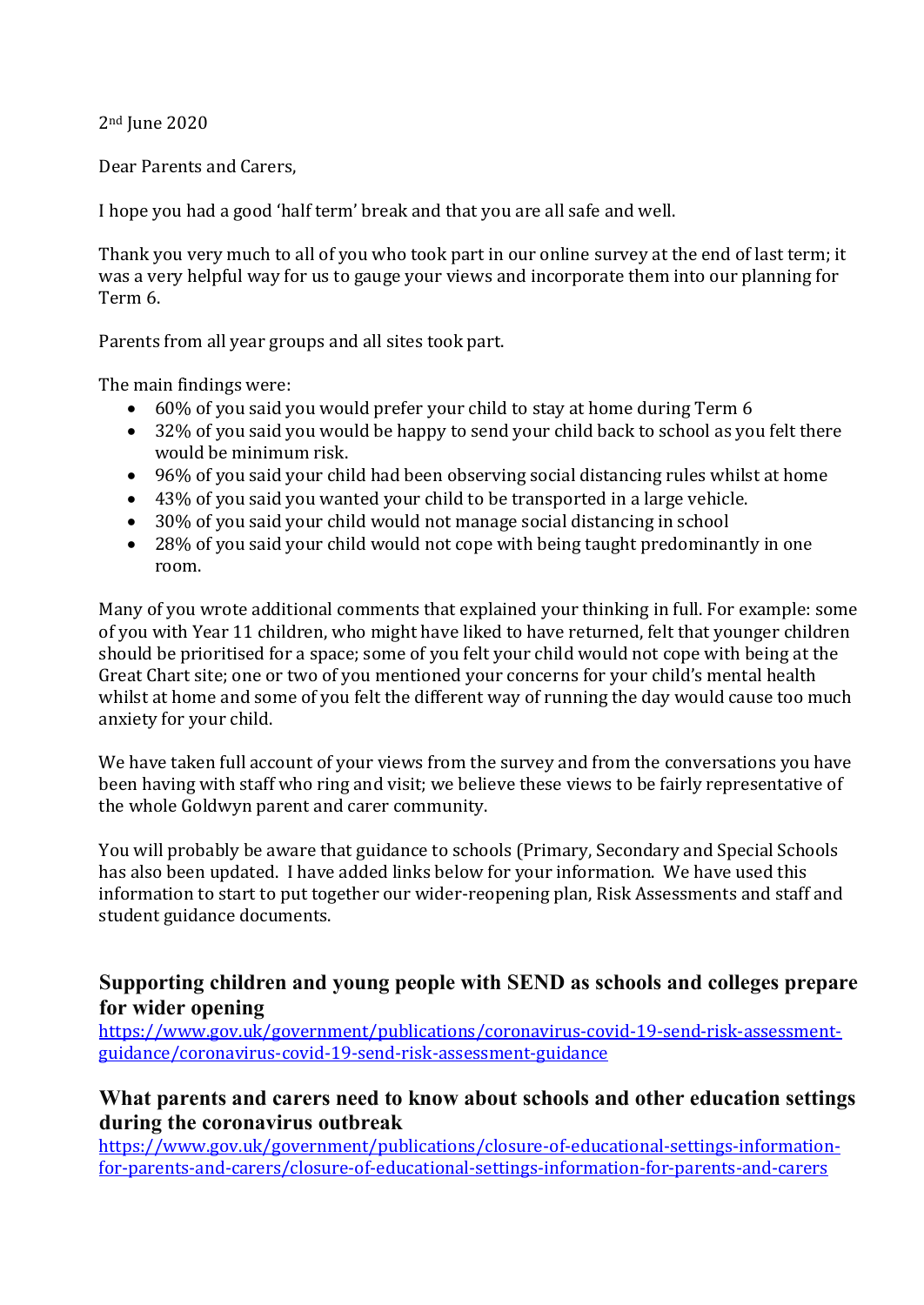## **Opening schools and educational settings to more pupils from 1 June: guidance for parents and carers**

[https://www.gov.uk/government/publications/closure-of-educational-settings-information](https://www.gov.uk/government/publications/closure-of-educational-settings-information-for-parents-and-carers/reopening-schools-and-other-educational-settings-from-1-june)[for-parents-and-carers/reopening-schools-and-other-educational-settings-from-1-june](https://www.gov.uk/government/publications/closure-of-educational-settings-information-for-parents-and-carers/reopening-schools-and-other-educational-settings-from-1-june)

As you will, see the guidance for special schools remains slightly different from mainstream schools as the age of the child is not a pre-determining factor.

"all schools and childcare providers to continue to offer places to the priority groups – vulnerable *children and children of critical workers – they have been supporting since the end of March*

*special schools, special post-16 institutions and hospital schools to work towards a phased return of more children and young people without a focus on specific year groups and informed by risk assessments.* " Opening schools and educational settings to more pupils from 1 June: guidance for parents and carers June 1st 2020

*"Where the risk assessment determines a child or young person with an EHC plan will be safer at home, our recommendation is that they stay at home. Where the risk assessment determines a child or young person with an EHC plan will be as safe or safer at an education setting, our recommendation is that they attend the education setting.*<sup>"</sup> What parents and carers need to know about schools and other education settings during the coronavirus outbreak – June 1st 2020

As you are aware, due to the limited number of teaching and support staff available to work, we have only been able to operate on one site since the 23<sup>rd</sup> March. Our current capacity is limited by the amount of space we have in school in general, our small classroom spaces, the number of staff we have available to work on site and the transport requirements of students, including only a very small number of large vehicles. We are also mindful that we must continue to provide a good level of pastoral support and home learning for the 60% of you who do not wish your child to be in school at this stage.

To summarise, I wanted to explain what we intend to happen from Monday 8<sup>th</sup> June (subject to all Risk Assessments being completed and met)

- Goldwyn Ashford (Great Chart Site) will open up 3 additional groups of students
- Additional Students will be prioritised on a basis of need.
- Students and parents/carers will need to agree the daily safety procedures and expectations prior to their child returning.
- Each group will be for 3 students only and will be from mixed classes and year groups. (Social compatibility will be assessed when deciding groups)
- Lessons will not be taught by subject specialist (secondary model) but by a team of 3 staff, dedicated to that "Unit Bubble"
- Some subject work will be accessed online whilst in the classroom.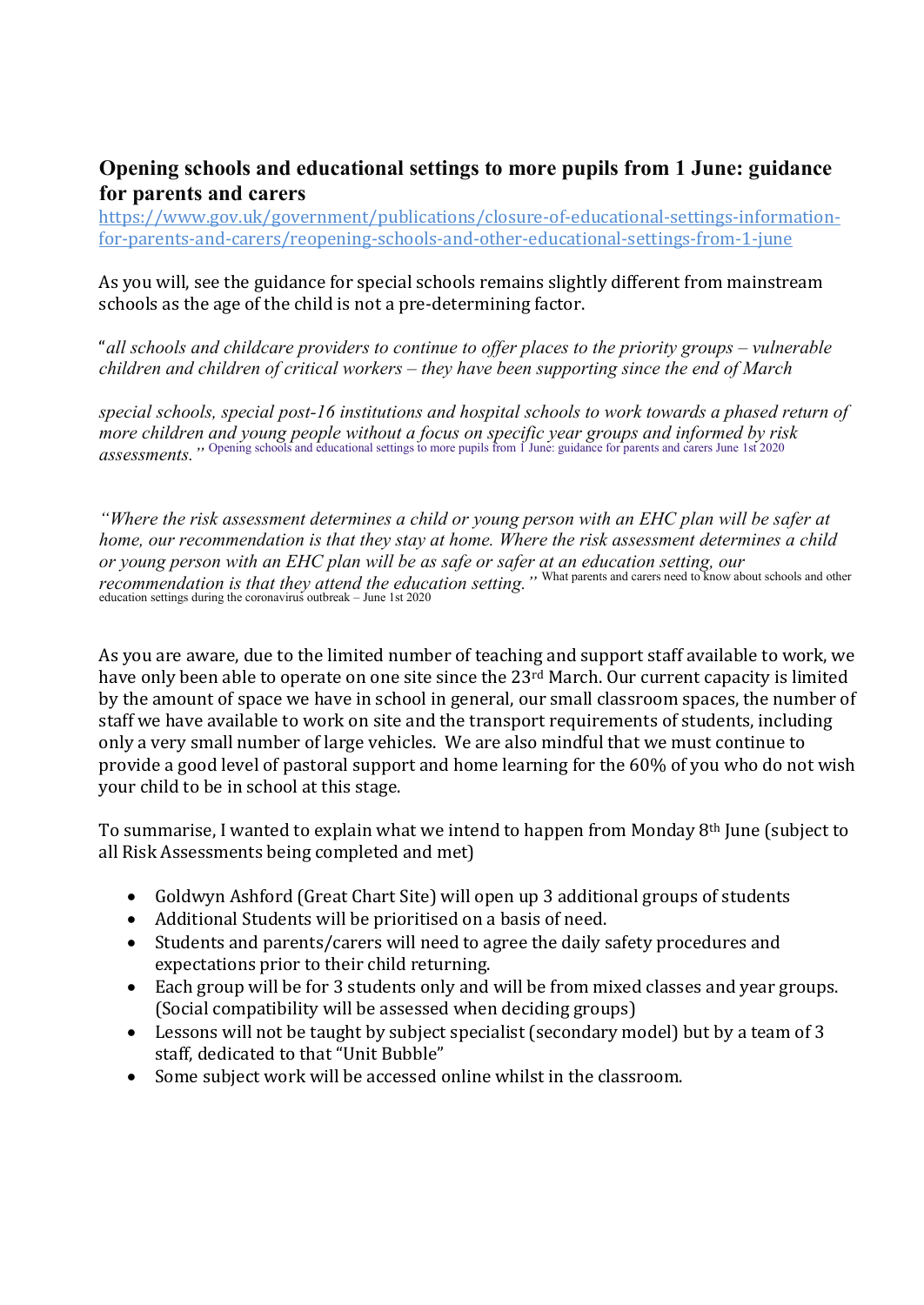How will we organise the school? :

- The "wider reopening" will be organised with students attending school for 2 days a week: either Monday & Tuesday or Wednesday & Thursday. This will enable us to see more students per week for face-to-face sessions.
- Within school, students will be split into "Unit Bubbles"
- Each Unit Bubble will have the same staff and student group. (3 students and 3 staff (2 staff in class at any one time)
- Students will stay in their Unit Bubble and will not mix with other students, even at break and lunch time.
- Students will be in the same room(s) each day, with the same staff team, the same group of children and the same equipment (each student to have own box file, stationary, etc)
- Student arrival and departure will be staggered and the day will run from 9am to 2.30pm in the first instance, with a shorter lunch time of 30 minutes
- Lunch will be a sandwich or roll and will be delivered to the Unit. Students may bring their own packed lunch and we encourage them to bring their own water bottle
- The only practical area, which we will use at the moment, will be the Cookery Room. This will be timetabled.
- Our extensive outside space will be used for break, walks and project work.

## How else will we keep your child safe?

In addition to our usual safeguarding practices and the changes outlined above, we have introduced a number of other measures to keep all children and staff as safe as possible:

- Clear expectations about social distancing, following instructions and routines in order to keep everyone safe
- Regular hand washing Unit Bubbles all have hand washing facilities.
- Alcohol gel will be available as students arrive and depart school.
- Classroom furniture and equipment will be rearranged. Students will have identified working areas
- No sharing of basic equipment: each student will have their own box file and stationary
- Specific 'Unit Bubbles' where students will be and specific routes around the school.
- A toilet will be assigned to each Unit Bubble.
- Cleaning of surfaces, etc throughout the day in each unit by the unit staff and cleaning of all communal "touch" surfaces (door handles, etc) throughout the day by cleaning staff.
- All areas cleaned thoroughly each evening by cleaning staff.
- Units will have open windows for ventilation
- Students will be transported in single occupancy large vehicles (they will be required to use hand gel before getting into the vehicle) or by their parents.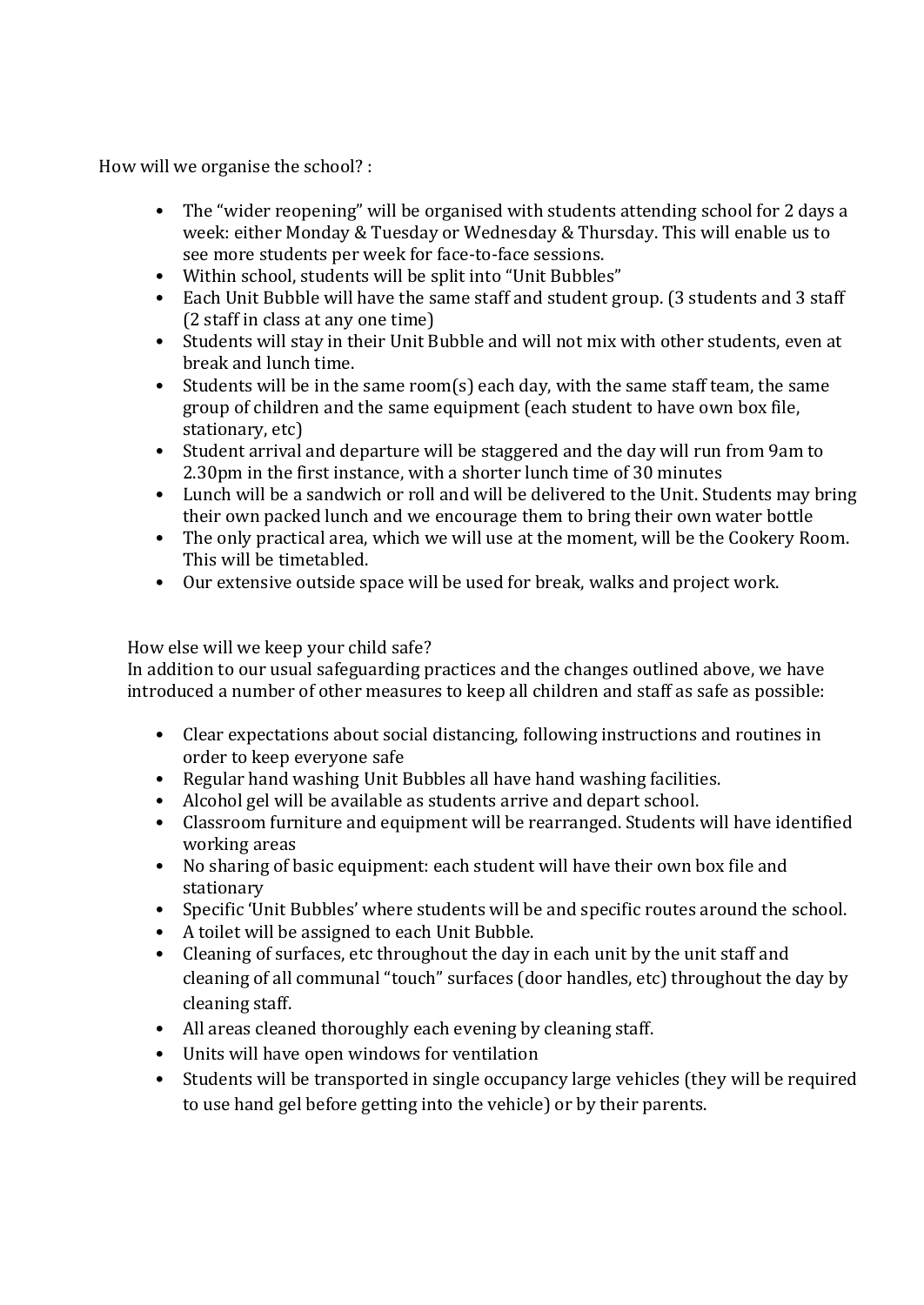My Senior Management Team and I have carried out a detailed analysis of all our students and prioritised a small number of additional students to bring into the Great Chart site over the next couple of weeks; you will have received a phone call if a place has been offered to your child. I am desperately sorry if this means disappointment for you and your child at this time, but I am sure you will understand why we are unable to offer places to all of you. I am longing for the time when we can welcome all of our children back to Goldwyn, but for everyone's safety this is not possible at the moment.

My aim is to be able to open Goldwyn Folkestone at the end of June if the situation improves and it is safe to do so. This will enable an increased number of children to attend both at the Great Chart and Folkestone sites.

I know that those of you who's children attend our Goldwyn Plus, Beaver Road, provision are only too aware of the tiny room spaces we have to work in and why we are unable to open this site safely at present.

We are currently undertaking a risk assessment of our Sixth Form College site and hope that we may be able to open for some face-to-face sessions this term.

If you are concerned about your child's emotional vulnerability at this time and you would like to seek additional support, please get in touch with your tutor/ keyworker or Centre Manager and we will do whatever we can to help; there are an ever increasing number of 'wider support services' opening up as the weeks go on. We will endeavour to keep our website updated with these, but if you would prefer a conversation about what would be most appropriate for your family circumstances, again please get in touch.

One of the additional resources mentioned by the DfE is the 'laptop scheme'. Monday's guidance states:

"*There are two groups of children and young people eligible for a laptop or tablet who currently*  lack access. The first is care leavers and children who receive support from a social worker *(including families with pre-school children with a social worker, as well as older children), who need to keep in touch with social care services. The second group are disadvantaged students who would not otherwise have access to online learning and are preparing for exams (in year 10)"*

I heard this week that these laptops would be ordered by KCC shortly. At this stage we don't know how this resource will be rolled out or when eligible Year 10 students might receive them. I will let you know as soon as I hear anything further.

Our Examination Officers and Centre Managers are currently uploading Year 11 and some Year 13 examination grades onto the exam board websites. Results will be published on the 20<sup>th</sup> August for most qualifications, although we are still waiting for a precise date for some of our vocational qualifications. Unfortunately, your child will not be able to collect their results this year; we will post them to you by Recorded Delivery on the 20<sup>th</sup>. As I have mentioned before, we are unable to give you any information regarding the grades, which your child has been awarded, prior to this publication date.